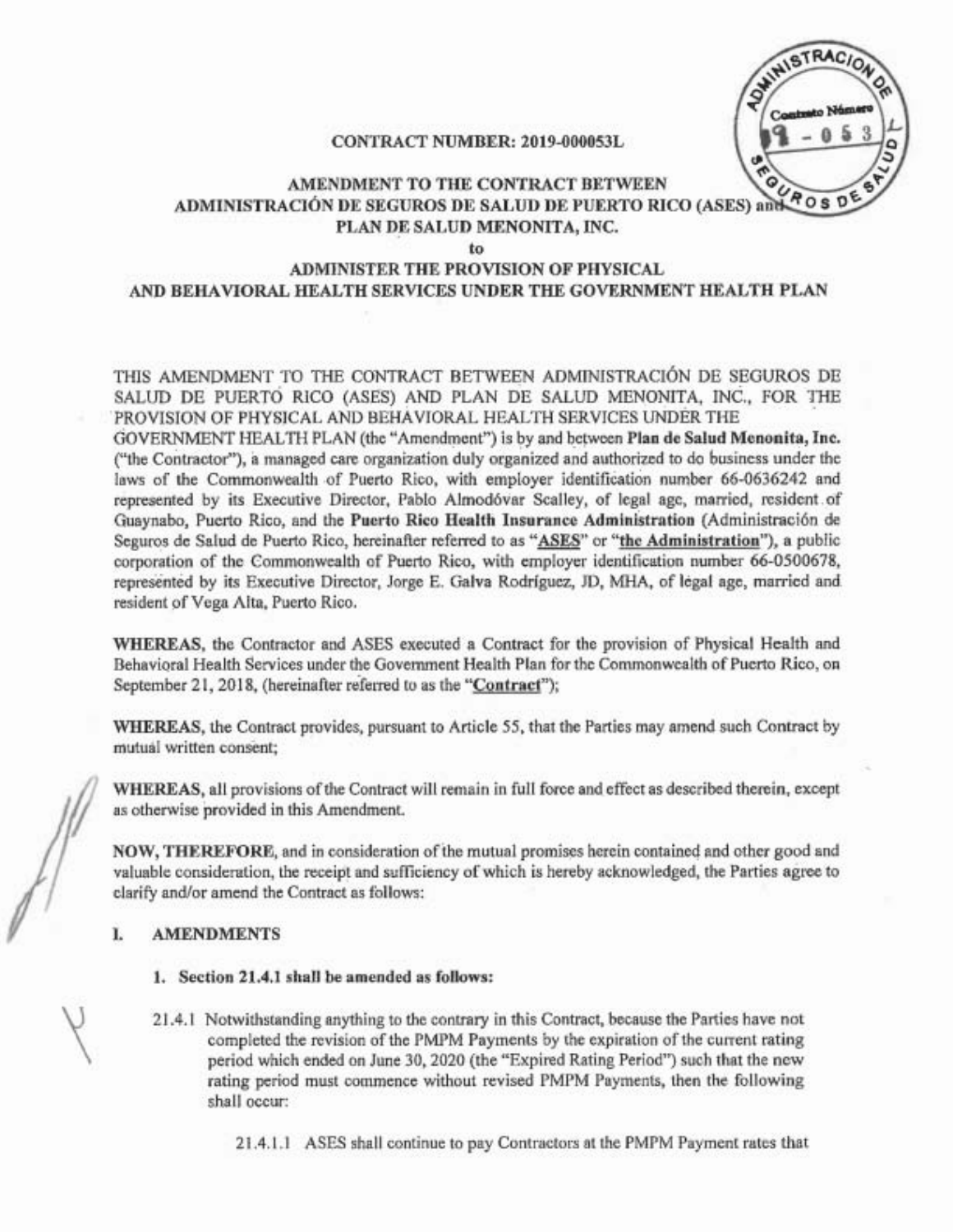existed during the Expired Rating Period;

21.4.1.2 As soon as practicable, but in no event more than seventy seven (77) days following the expiration of the Expired Rating Period, or sooner if the revised PMPM Payments ("Updated PMPM Payments") become available, the Parties shall complete in good faith the review of the Updated PMPM Payments.

 $3 - 2$ 

21.4.1.3 Following agreement upon the Updated PMPM Payments, the Parties shall execute an amendment to Attachment 11 of the Contract setting forth the Updated PMPM Payments. Such amendment and the Updated PMPM Payments shall be effective as of July 1st, 2020 as if the Updated PMPM Payments had been agreed upon at the expiration of the Expired Rating Period, provided that,



- 21.4.1.3.1 Notwithstanding the foregoing, because Updated PMPM Payments are subject to CMS and the Financial Oversight and Management Board ("FOMB") approval, ASES will continue to pay Contractors atthe PMPM Payment rates that existed during the Expired Rating Period until such time as CMS and the FOMB have approved the Updated PMPM Payments, and;
- 21.4.1.3.2 Within thirty (30) calendar days following CMS's and the FOMB's approval of the Updated PMPM Payments, the Parties shall begin to reconcile any difference between (i) PMPM Payments that ASES made to Contractors after the Expired Rating Period and (ii) Updated PMPM Payments.

# II. RATIFICATION (/

All other terms and provisions of the original Contract, as amended by Contracts Number 2019- 000053A, B, C, D, E, F, G, H, I, J and K and of any and all documents incorporated by reference therein, not specifically deleted or modified herein shall remain in full force and effect. The Parties hereby affirm their respective undertakings and representations as set forth therein, as of the date thereof. Capitalized terms used in this Amendment, if any, shall have the same meaning assigned to such terms in the Contract.

# ill. EFFECT; CMS APPROVAL

The Parties agree and acknowledge that this Amendment, including any attachments, is subject to approval by the United States Department of Health and Human Services Centers for Medicare and Medicaid Services ("CMS") and the Financial Oversight and Management Board for Puerto Rico ("FOMB"), and that ASES shall submit this Amendment for CMS and FOMB approval.

# IV. AMENDMENT EFFECTIVE DATE

Contingent upon approval of CMS, this Amendment shall become effective September 10, 2020